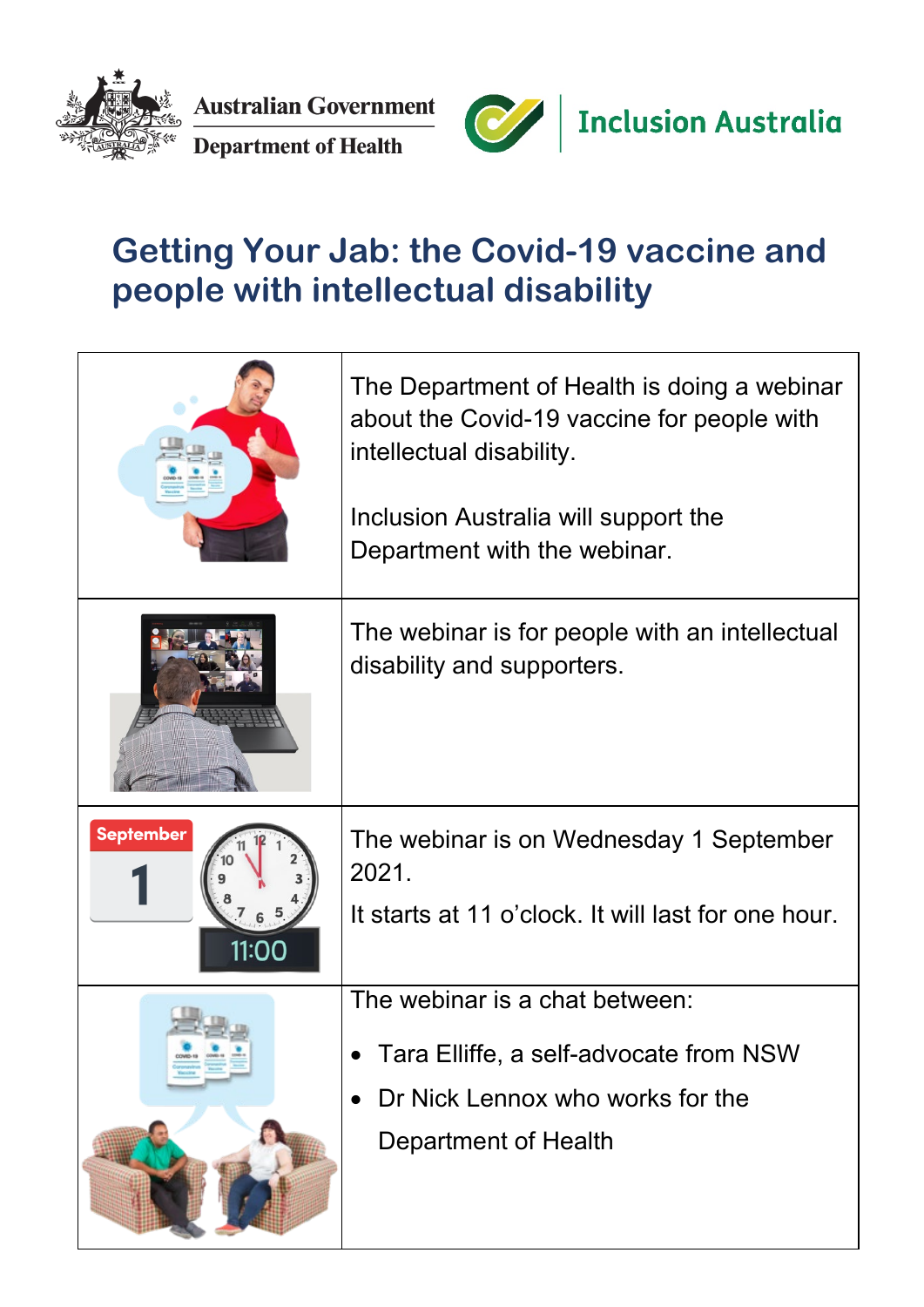|       | Jamie Bannister from Inclusion Australia will<br>also help with questions and other things.                                                                                      |
|-------|----------------------------------------------------------------------------------------------------------------------------------------------------------------------------------|
|       | Tara is a self-advocate from New South<br>Wales. She has had a Covid jab.<br>She will talk about her experience and why<br>getting the jab was important to her.                 |
|       | Nick is a medical doctor who has worked with<br>many people with intellectual disability.<br>He will tell us why he thinks people should<br>get a jab and answer your questions. |
|       | You will be able to ask Tara and Nick<br>questions about the COVID vaccine and<br>people with an intellectual disability.                                                        |
|       | The webinar will be recorded so people can<br>watch it afterwards.                                                                                                               |
| click | To register for the webinar, please click on<br>this link:<br>www.eventbrite.com.au/e/168185935661                                                                               |